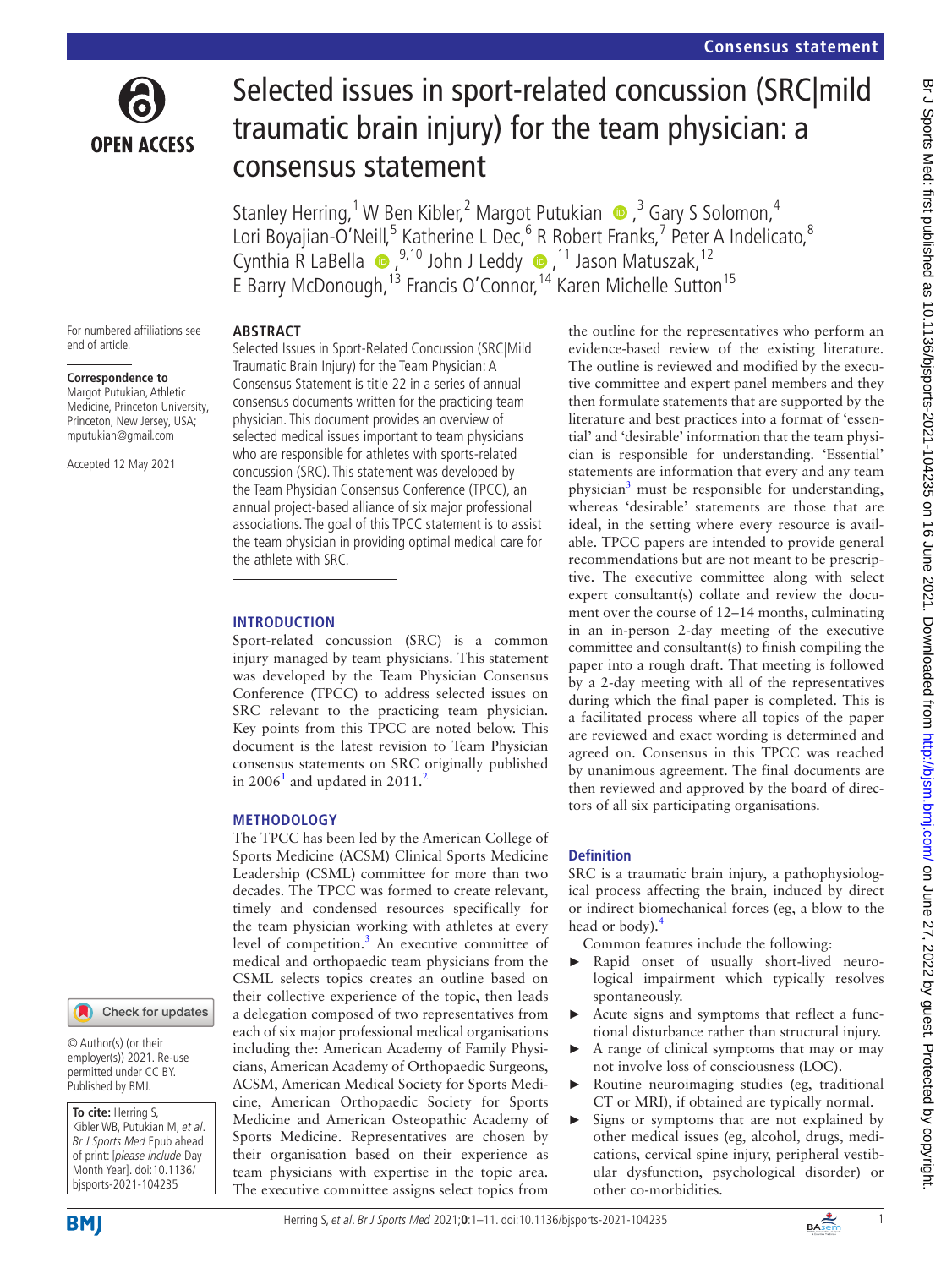#### **Key points**

- ► The diagnosis of sport-related concussion (SRC) remains a challenge due to non-specific symptoms and lack of objective biomarkers.
- ► SRC is a treatable condition.
- $\blacktriangleright$  The number and severity of initial symptom burden is the best predictor for the duration of recovery.
- ► Current evidence suggests strict rest after SRC slows recovery and increases the probability of prolonged symptoms.
- ► The majority of athletes with SRC recover within a typical timeframe (2 weeks for adults and up to 4 weeks for children).
- ► Persisting Symptoms after SRC (PSaSRC) is defined as symptoms that last longer than the typical timeframe. The pathophysiology underlying PSaSRC is not entirely understood. It is thought PSaSRC is not caused by a single pathologic process, but rather an interaction of postinjury symptoms that are complicated by pre-existing, coexisting and/or resulting biopsychosocial factors.
- ► The management of disabling PSaSRC often requires a multidisciplinary approach.

#### **Biomechanics and pathophysiology**

SRC occurs as a result of linear and/or rotational accelerations to the brain and can occur from either direct impact to the head or from transmitted (indirect) forces from the body to the head.

- ► Delineate the mechanism of injury.
	- Most commonly, these include head-to-head, head-tobody (eg, elbow, knee, shoulder), head-to-ground or head-to-object (eg, post, puck, stick).
	- Less commonly, these injuries involve transmitted or indirect forces (eg, whiplash).
	- The relationship between mechanism and signs, symptoms and severity is an area of emerging interest.
- ► Measured linear and rotational acceleration data alone do not accurately predict SRC.<sup>56</sup>
- No direct relationship between impact biomechanics and symptoms or cognitive performance change scores has been identified.<sup>[7](#page-9-5)</sup>

Metabolic changes demonstrated in the animal model and thought to occur in humans include the following:

Alterations in intracellular/extracellular glutamate, potassium and calcium.

#### **Outline: select topics in sport-related concussion**

- ► Definition.
- ► Biomechanics and pathophysiology.
- ► Epidemiology.
- Preseason planning and assessment.
- ► Same-day evaluation and treatment.
- ► Postsame-day evaluation and treatment|return-to-play.
- Diagnostic testing and management.
- ► Neurologic sequelae of brain injury.
- ► Persisting symptoms after sport-related concussion (PSaSRC).
- Prevention.
- ► Retirement/disqualification.
- ► Legislation and governance issues

A relative decrease in cerebral blood flow in the setting of an increased requirement for glucose (ie, increased glycolysis). This mismatch in the metabolic supply and demand may potentially result in cell dysfunction and increase the vulnerability of the cell to a second insult. Changes in the inflammatory chemokines and mitochondrial function may also occur.<sup>85</sup>

There is presently insufficient evidence to correlate any single or combination of body fluid or imaging biomarkers as being diagnostic or prognostic for SRC.<sup>[10 11](#page-9-7)</sup>

It is essential the team physician understand:

- SRC results from either direct impacts or transmitted forces. Symptoms of SRC are believed to result from changes in
- cerebral blood flow and an inability to match metabolic demands.

It is desirable that the team physician:

- Identify the mechanism of SRC.
- Understand there is currently no known threshold of linear or rotational acceleration to cause SRC.
- Understand there is insufficient evidence to correlate any single or combination of biomarkers as diagnostic or prognostic for SRC.

#### **Epidemiology**

SRC commonly occurs in helmeted and non-helmeted sports and accounts for a significant number of time-loss injuries. There are limitations in SRC data (eg, injury definition, selection bias, reporting bias, incomplete surveillance).

Because of non-specific symptoms and lack of objective biomarkers, the true incidence and prevalence remains unknown. However, heightened awareness of and concern about SRC is associated with increased symptom reporting, which may not represent SRC.

Data from emergency department visits, office visits and a high school injury surveillance system (RIO) estimate 1–1.8 million SRCs per year in the USA in the age range of 0–18 years and a subset of about 400 000 SRCs in high school athletes.<sup>[12](#page-9-8)</sup>

Published reports indicate:

- ► Rugby Union,<sup>[13](#page-9-9)</sup> American football, ice hockey, soccer, wres- $t\text{ling}^{14}$  $t\text{ling}^{14}$  $t\text{ling}^{14}$  and lacrosse tend to have the highest concussion incidence rates when calculated by athlete exposure.
- ► Competition SRC rates are consistently higher than practice rates.
- In sports played with the same rules for males and females (eg, basketball, soccer, rugby), research suggests that the reported incidence rate of SRC is higher in female athletes.
- ► Data on age-related epidemiology are varied and conflicting.[15](#page-9-11)
- The reported incidence of SRC is higher in high school and college athletes with a history of prior SRC, Attention Deficit Hyperactivity Disorder (ADHD) and/or learning disabilities. $16-19$

#### **Preseason planning and assessment**

This is the period of the athletic year prior to any practice or competition. During this period, the emergency action plan (EAP) should be developed or reviewed and preparticipation assessment should be performed. EAP and assessments should include protocols and policies for recognition and acute management of SRC.

Each organisation should develop SRC protocols and policy including:

► Definition of SRC.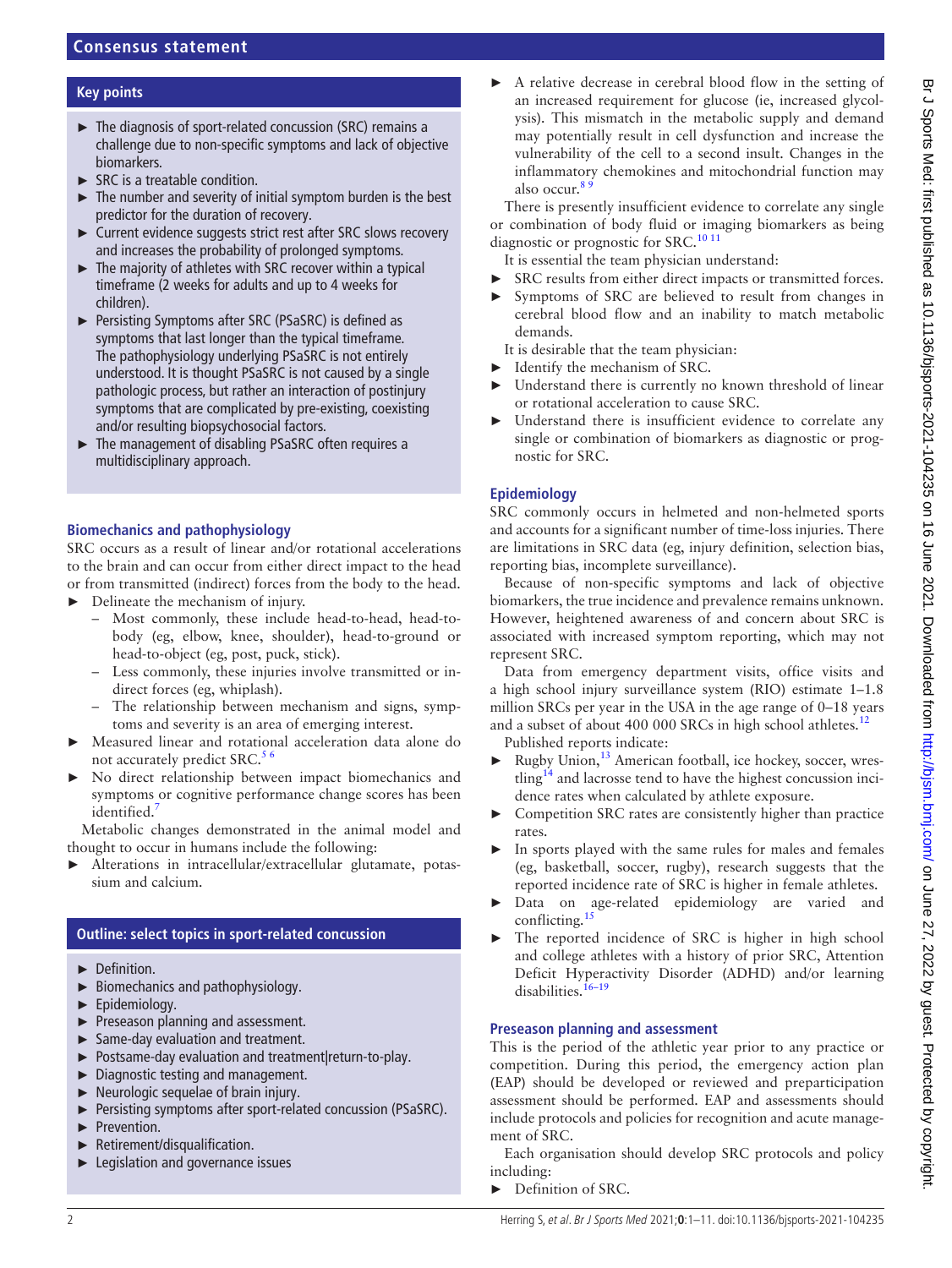- ► Education
	- Recognising signs and symptoms of SRC.
	- Role of equipment.
	- Avoiding high-risk play behaviours (eg, leading with the head).
- ► Diagnosis
	- Only a licensed healthcare provider can make a SRC diagnosis.
- Acute sideline and post-injury management.
- Return to learn (RTL (academics)) and return to play (RTP) guidelines.

Athletes, coaches, parents, administrators, referees and healthcare providers should be educated about SRC. Education should occur in a manner consistent and compliant with state law, governing body and school district requirements.

Preparticipation assessment, including:

- ► Personal history
	- Prior SRC or brain injury.
	- Prior cervical spine injury
	- History of migraines
	- Seizure disorder and other neurological disease
	- Learning disability and ADHD
	- Depression or other mood disorders.
	- Medications, supplements, alcohol and drug use
- The utility of and necessity for baseline assessments is still being researched.
- Baseline assessments, when performed, include symptom checklist, cognitive function, balance/postural stability and other components of the neurological examination (eg, most-recent Sports Concussion Assessment Tool (SCAT) or child SCAT; neurocognitive testing (computerised and/or brief paper-and-pencil)).<sup>20</sup>

It is *essential* the team physician understand:

- The EAP, including guidelines specific to SRC management.
- The role of the preparticipation assessment as it relates to SRC.

It is *desirable* that the team physician:

- Practice and review the EAP, including recognition and acute management of SRC, at least on an annual basis.
- Perform a comprehensive preparticipation assessment including a personal history of SRC.
- Coordinate and be involved with baseline SRC assessment.
- ► Understand some SRCs may require a multidisciplinary team for care (eg, physician specialists, clinical psychologists, neuropsychologists, athletic trainers, school nurses, physical/ occupational therapists), and these resources should be identified during the pre-season.

# **Same-day evaluation and management**

This is the period during or immediately after suspected SRC in practice or competition. Evaluation may occur on the field of play or sideline, off-field (eg, athletic training rooms) and should continue with serial evaluations.

# On-field

- Immediate observable signs (studied in elite adult maleathletes) have been shown to raise the index of suspicion forSRC include the following:Lying motionless
	- Motor incoordination (stumbling gait).
	- Tonic posturing (brief, non-sustained involuntary movements after trauma in an athlete with LOC; has been referred to as 'impact seizure').
	- Fall with no protective action (rag doll, floppy).
	- Blank/vacant look.
- Evaluate the injured athlete on-field in a systematic fashion: – Assess athlete's level of consciousness (AVPU: alert, ver
	- bal, pain and unresponsiveness) – Assess airway, breathing, circulation
	- Perform a focused neurological assessment emphasising mental status, focal neurological deficit and cervical spine status (eg, on-field components of the SCAT and child SCAT).
	- Determine initial disposition (emergency hospital transport vs sideline evaluation). $20$  ([table](#page-2-0) 1)

# Sideline

- ► Obtain a more detailed history and perform a more detailed physical examination.
	- A distraction-free environment optimises the evaluation.
	- Assess for cognitive, somatic and affective signs and symptoms of SRC with particular attention paid to the number and severity of symptoms because of their prognostic significance.
	- Perform and repeat neurological assessments, with particular emphasis on cognitive function, cranial nerve and balance testing until the athlete is stable (eg, SCAT).
- Athletes with suspected SRC should be immediately removed from practice or competition.
	- If no licensed healthcare provider is present to evaluate the athlete with suspected SRC, there is no RTP even if symptoms resolve.
	- If SRC is confirmed by a licensed healthcare provider, there is no same-day RTP.
	- If evaluated by a licensed healthcare provider who determines a SRC did not occur, same-day RTP is an option.
- ► The athlete should not be left unsupervised until a disposition decision is made.
- Determine disposition for symptomatic and asymptomatic athletes, including serial assessments and postinjury follow-up (options include home with observation or trans-port to hospital).<sup>[20](#page-9-13)</sup>
- Provide postevent instructions to the athlete and others (eg, medications, driving, alcohol, physical and cognitive exertion and medical follow-up).
- Final determination regarding SRC diagnosis and management is a medical decision based on clinical judgement.

<span id="page-2-0"></span>

| Signs and symptoms requiring emergency hospital transport <sup>20</sup><br>Table 1 |                                                                                                                                                                                                                                                                                                                                                                                                                 |  |
|------------------------------------------------------------------------------------|-----------------------------------------------------------------------------------------------------------------------------------------------------------------------------------------------------------------------------------------------------------------------------------------------------------------------------------------------------------------------------------------------------------------|--|
| Red flags<br>Signs and symptoms requiring emergency hospital transport including:  | Immediate seizure (at or minutes after impact) <sup>1</sup><br>More than brief LOC<br>Severe or worsening headache<br>Persistent or recurring emesis<br>Deteriorating neurological status (eg, increasing lethargy, confusion)<br>Persistent focal neurologic deficit (eq, tingling or paresthesias in extremities, diplopia)<br>Cervical spine pain, bony tenderness, limited range of motion and/or deformity |  |
| $100 \text{ kg}$                                                                   |                                                                                                                                                                                                                                                                                                                                                                                                                 |  |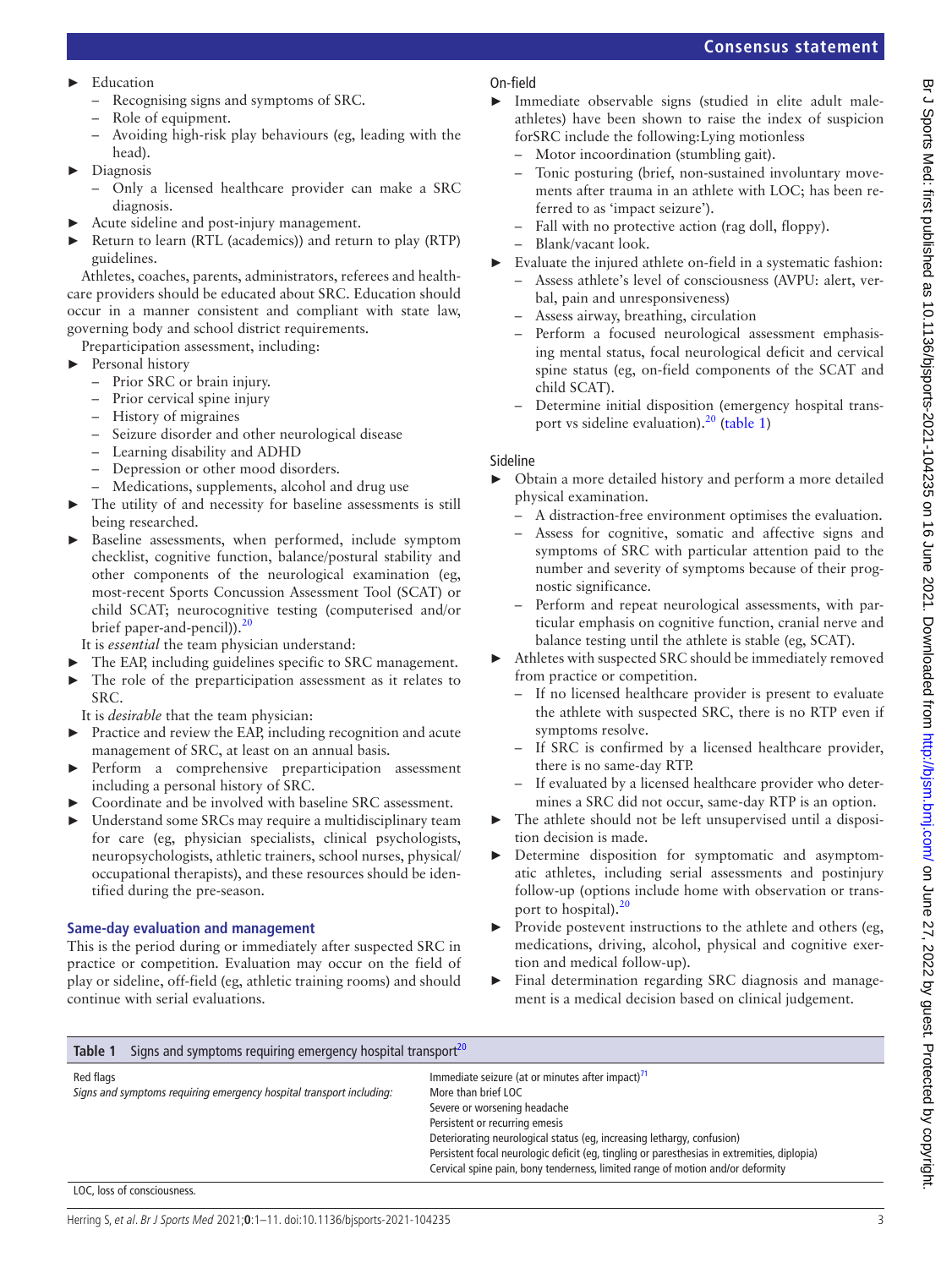<span id="page-3-0"></span>**Table 2** Selected acute and delayed signs and symptoms suggestive of SRC

| Cognitive                                                                                                                                                                                                                                                                      | <b>Somatic</b>                                                                                                                                                | <b>Affective</b>                                                       | Sleep disturbances                                                                   |
|--------------------------------------------------------------------------------------------------------------------------------------------------------------------------------------------------------------------------------------------------------------------------------|---------------------------------------------------------------------------------------------------------------------------------------------------------------|------------------------------------------------------------------------|--------------------------------------------------------------------------------------|
| Confusion<br>Anterograde<br>amnesia<br>Retrograde amnesia<br>LOC.<br><b>Disorientation</b><br>Feeling 'in a fog',<br>'zoned out'<br>Vacant stare<br>Inability to focus<br>Delayed verbal and<br>motor responses<br>Slurred/incoherent<br>speech<br><b>Excessive drowsiness</b> | Headache<br><b>Dizziness</b><br><b>Balance disruption</b><br>Nausea/vomiting<br>Visual disturbances<br>(photophobia, blurry/<br>double vision)<br>Phonophobia | Emotional<br>lability<br>Irritability<br>Fatique<br>Anxiety<br>Sadness | Trouble falling asleep<br>Sleeping more than<br>usual<br>Sleeping less than<br>usual |

LOC, loss of consciousness; SRC, sport-related concussion.

It is essential the team physician:

- Know the signs and symptoms of suspected SRC.
- ► Recognise red flags (signs and symptoms and a protocol for emergency hospital transport).
- ► Know how to perform an on-field and sideline assessment that includes a neurological assessment (eg, SCAT and child SCAT).
- ► Understand athletes with suspected SRC should be immediately removed from practice or competition.
- ► Develop an initial disposition plan.
- Understand the determination of the diagnosis of SRC is a medical decision based on clinical judgement.
- It is desirable the team physician:
- Perform an on-field and sideline assessment to include neurological assessment (eg, SCAT and Child SCAT)
- Participates in the same day assessment and management plan, including diagnosis, acute treatment and disposition.
- Educates the athletic care network (including certified and licensed athletic trainers, consulting physicians and other healthcare providers)<sup>[21](#page-9-14)</sup>
- ► Prepare medical supplies for on-site rescue, immobilisation and transportation.<sup>21</sup>([table](#page-3-0) 2)

#### **Post-Same day evaluation and treatment**

This is the period of time beginning the day after the injury and up to RTP. SRC is a treatable condition. The majority of athletes with SRC recover within a typical timeframe, currently defined as 2 weeks for adults and up to 4 weeks for children. The number and severity of the initial symptom burden is the best predictor for the duration of recovery after SRC.

During this time, symptom-specific interventions can be implemented while recovery is being monitored. It is also important that pre-existing, coexisting, and/or resulting comorbidities are addressed (eg, headache, anxiety, depression cervical spine pain).

Current evidence suggests strict rest after SRC slows recovery and increases the probability of prolonged symptoms.<sup>22</sup> After a brief period of relative rest (24–48 hours), athletes may gradually and progressively resume cognitive and physical activity provided it does not produce new symptoms or exacerbate their existing symptoms. Recent studies have shown progressive moderate aerobic exercise within the first week helps safely speed recovery.<sup>[4](#page-9-3)</sup> Cognitive work should be modified or limited to that which does not produce or exacerbate symptoms.

#### Return to driving

No widely accepted return to driving protocols exist. Driving is a complex process involving coordination of cognitive, visual and motor skills, as well as concentration, attention, visual perception, insight and memory, which can all be affected by SRC. A decision on driving status should be part of the monitoring period.

#### Medication

Medications routinely prescribed prior to the SRC should be continued. Evidence of efficacy is limited and most athletes do not require the use of over-the-counter and/or prescription medications for acute SRC symptoms. In select situations where medication is considered, judicious use at the lowest dose for the shortest period of time is recommended. There is no current evidence that nutraceuticals are efficacious in the prevention or treatment of SRC.

#### Return to learn

RTL (or return to class) is the process of transitioning back to class following SRC. Athletes should have regular medical follow-up after SRC to monitor recovery and help with return to class. Some athletes may require a short-term absence from or adjustment to their academic load after injury and then progressed as tolerated. The vast majority of athletes do not require prolonged absence from school or formal academic accommodations (eg, 504 Plan or Individualised Education Plan) after SRC. While RTL and RTP may progress simultaneously, successful completion of RTL precedes the final clearance for RTP ([figure](#page-4-0)  $1$ ).<sup>4</sup>

#### Return to play

RTP is the process of transitioning back to practice and competition after  $SRC<sup>23</sup>$  Athletes should have regular medical follow-up after SRC to monitor recovery and help with RTP. RTP begins when athletes have reached their baseline level of symptoms, cognition and balance/postural stability.

Pharmacological therapy that has been prescribed for management of SRC symptoms must be considered carefully by the team physician. The decision to progress to and through RTP while on newly prescribed medication is made by the team physician. Progression involves a stepwise progression and increase in physical demands and sport-specific activities without return of symptoms before the final introduction of exposure to contact. The athlete also should demonstrate psychological readiness for RTP [\(figure](#page-4-1) 2). $^{24}$  $^{24}$  $^{24}$ 

It is essential that the team physician understand:

- ► RTP is decided by the team physician.
- ► RTP follows a stepwise progression after an athlete has reached preinjury level of symptoms and function.
- ► RTL precedes final clearance for RTP.
- The majority of SRCs resolve in 2–4 weeks (varies by age). It is desirable that the team physician:
- ► Provide the ongoing care and monitoring of the athlete with SRC.
- ► Participate in the RTL process.
- Coordinate the RTP process.
- ► Recognise that the number and severity of initial symptom burden is the best predictor for the duration of recovery after SRC.
- Understand that limited cognitive rest and early subsymptom threshold aerobic exercise is recommended for the treatment of SRC.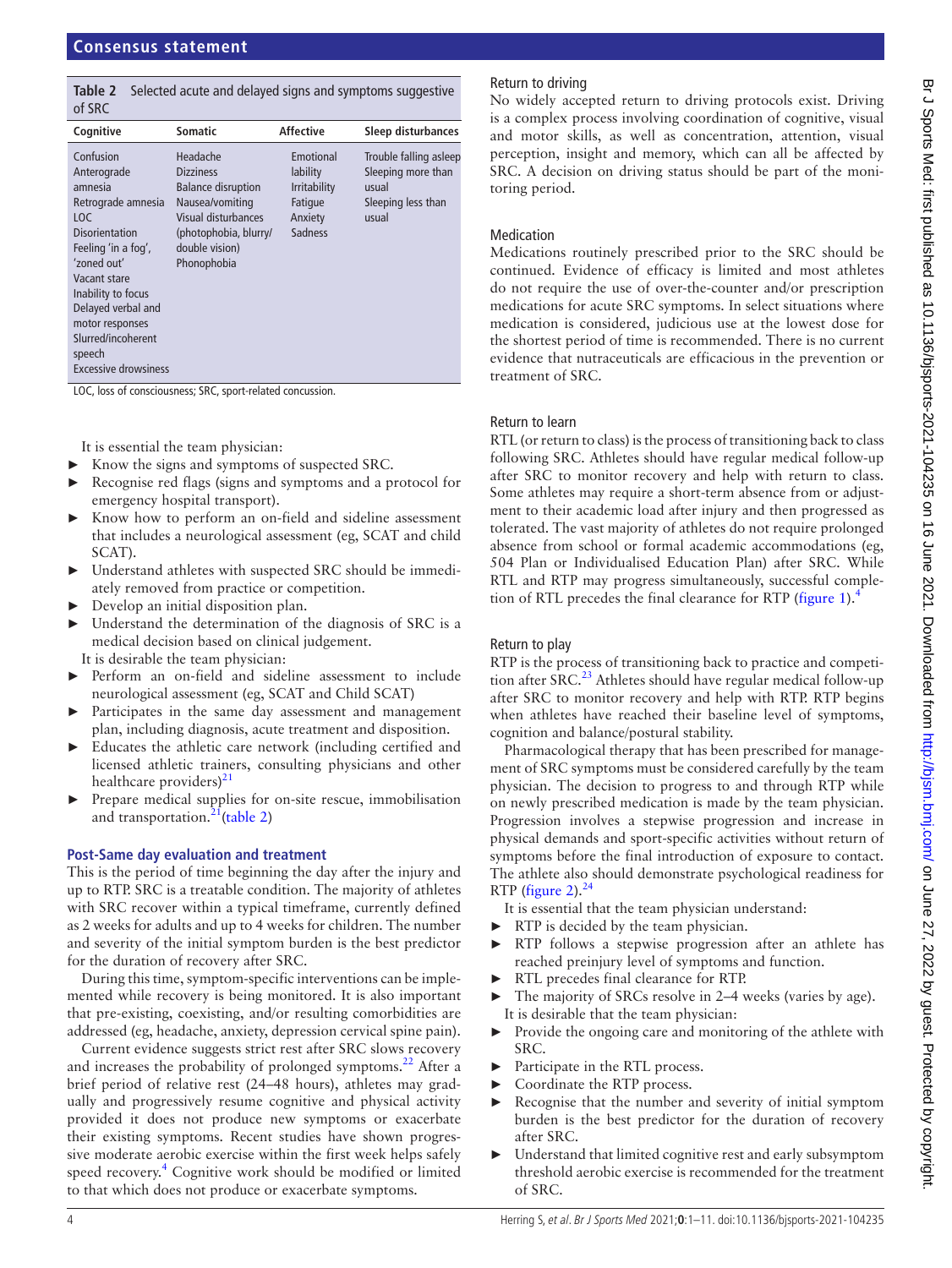### **Graduated Return to School Strategy**

Concussion may affect the ability to learn at school. The athlete may need to miss a few days of school after a concussion. When going back to school, some athletes may need to go back gradually and may need to have some changes made to their schedule so that concussion symptoms do not get worse. If a particular activity makes symptoms worse, then the athlete should stop that activity and rest until symptoms get better. To make sure that the athlete can get back to school without problems, it is important that the healthcare provider, parents, caregivers and teachers talk to each other so that everyone knows what the plan is for the athlete to go back to school.

#### Note: If mental activity does not cause any symptoms, the athlete may be able to skip step 2 and return to school part-time before doing school activities at home first.

| <b>Mental Activity</b>                                                | Activity at each step                                                                                                                                                                                           | Goal of<br>each step                                                        |
|-----------------------------------------------------------------------|-----------------------------------------------------------------------------------------------------------------------------------------------------------------------------------------------------------------|-----------------------------------------------------------------------------|
| 1. Daily activities<br>that do<br>not give<br>the athlete<br>symptoms | Typical activities that the athlete<br>does during the day as long as<br>they do not increase symptoms<br>(e.g. reading, texting, screen<br>time). Start with 5-15 minutes at<br>a time and gradually build up. | Gradual<br>return to<br>typical<br>activities.                              |
| 2. School<br>activities                                               | Homework, reading or other<br>cognitive activities outside of<br>the classroom.                                                                                                                                 | Increase<br>tolerance<br>to cognitive<br>work.                              |
| 3. Return to<br>school<br>part-time                                   | Gradual introduction of school-<br>work. May need to start with<br>a partial school day or with<br>increased breaks during the day.                                                                             | Increase<br>academic<br>activities.                                         |
| 4. Return to<br>school<br>full-time                                   | Gradually progress school<br>activities until a full day can be<br>tolerated.                                                                                                                                   | Return to full<br>academic<br>activities and<br>catch up on<br>missed work. |

If the athlete continues to have symptoms with mental activity, some other accomodations that can help with return to school may include:

| • Starting school later, only<br>going for half days, or going<br>only to certain classes              | • Taking lots of breaks during<br>class, homework, tests        |
|--------------------------------------------------------------------------------------------------------|-----------------------------------------------------------------|
|                                                                                                        | • No more than one exam/day                                     |
| • More time to finish<br>assignments/tests                                                             | • Shorter assignments                                           |
| • Quiet room to finish                                                                                 | • Repetition/memory cues                                        |
| assignments/tests                                                                                      | • Use of a student helper/tutor                                 |
| Not going to noisy areas<br>$\bullet$<br>like the cafeteria, assembly<br>halls, sporting events, music | • Reassurance from teachers<br>that the child will be supported |

<span id="page-4-0"></span>The athlete should not go back to sports until they are back to school/ learning, without symptoms getting significantly worse and no longer needing any changes to their schedule.

while getting better

**Figure 1** Return to learn.<sup>[20](#page-9-13)</sup>

class, shop class, etc.

# **Diagnostic testing**

The diagnosis of SRC is clinical, and dependent on history, including mechanism of injury and physical examination. Some tests have been proposed as tools to aid in the clinical diagnosis. Other tests have been used for research purposes related to SRC. For each, more research is needed.

# SCAT/Child SCAT

SCAT is a tool used to assist the team physician in evaluating SRC in young athletes 13 years old or older; Child SCAT is used to evaluate young athletes 12 years old and under. It is not a standalone tool for the diagnosis of SRC. SCAT is a multimodal tool, which includes validated components of Glasgow Coma

# **Graduated Return to Sport Strategy**

| <b>Exercise step</b>              | <b>Functional exercise</b><br>at each step                                                        | Goal of each step                                                             |
|-----------------------------------|---------------------------------------------------------------------------------------------------|-------------------------------------------------------------------------------|
| 1. Symptom-<br>limited activity   | Daily activities that do<br>not provoke symptoms.                                                 | Gradual reintroduc-<br>tion of work/school<br>activities.                     |
| 2. Light aerobic<br>exercise      | Walking or stationary<br>cycling at slow to medium<br>pace. No resistance<br>training.            | Increase heart rate.                                                          |
| 3. Sport-specific<br>exercise     | Running or skating drills.<br>No head impact activities.                                          | Add movement.                                                                 |
| 4. Non-contact<br>training drills | Harder training drills, e.g.,<br>passing drills. May start<br>progressive resistance<br>training. | Exercise, coor-<br>dination, and<br>increased thinking.                       |
| 5. Full contact<br>practice       | Following medical clear-<br>ance, participate in normal<br>training activities.                   | Restore confi-<br>dence and assess<br>functional skills by<br>coaching staff. |
| 6. Return to<br>play/sport        | Normal game play.                                                                                 |                                                                               |

In this example, it would be typical to have 24 hours (or longer) for each step of the progression. If any symptoms worsen while exercising, the athlete should go back to the previous step. Resistance training should be added only in the later stages (Stage 3 or 4 at the earliest).

#### <span id="page-4-1"></span>Written clearance should be provided by a healthcare professional before return to play/sport as directed by local laws and regulations.

**Figure 2** Return to play.<sup>[20](#page-9-13)</sup>

Scale, Graded Symptom Checklist, Maddocks' Questions, Standardised Assessment of Concussion (SAC) and the Modified Balance Error Scoring System. Utility of the SCAT significantly decreases 3–5 days postinjury.[20](#page-9-13) The tool is more clinically useful in the assessment of acute SRC, but has a limited role in tracking recovery except for the symptom checklist. Ceiling effects (high proportion of athletes' scores at the highest level) were noted for the prior versions of SCAT, specifically the five-word Immediate Recall component of the SAC.<sup>20</sup>

#### Neurocognitive and neuropsychological testing

Formal neurocognitive tests include computerised neurocognitive and/or brief paper-and-pencil tests that assess cerebral functions (eg, attention/concentration, memory, learning, speed of information processing) affected by SRC. While not required, neurocognitive testing may provide additional useful information during the course of SRC and assist in making RTL and RTP decisions.<sup>[4](#page-9-3)</sup> The SAC, which is a brief neurocognitive test, is included in the SCAT.

Baseline or preseason neurocognitive testing is not obligatory but may be useful in the interpretation of post-SRC neurocognitive testing.<sup>[4](#page-9-3)</sup> With or without baseline neurocognitive testing, there may be a role for postinjury formal neurocognitive testing, particularly in cases of clinical uncertainty. Results of formal neurocognitive tests are best interpreted by a licensed, clinical neuropsychologist.<sup>[4](#page-9-3)</sup> These tests should not be the sole basis of SRC diagnosis and/or RTP decisions.

Formal neuropsychological testing is a more comprehensive assessment of cognitive functions, and also includes mood, developmental and personality measures and formal assessment of effort. This testing is conducted only by a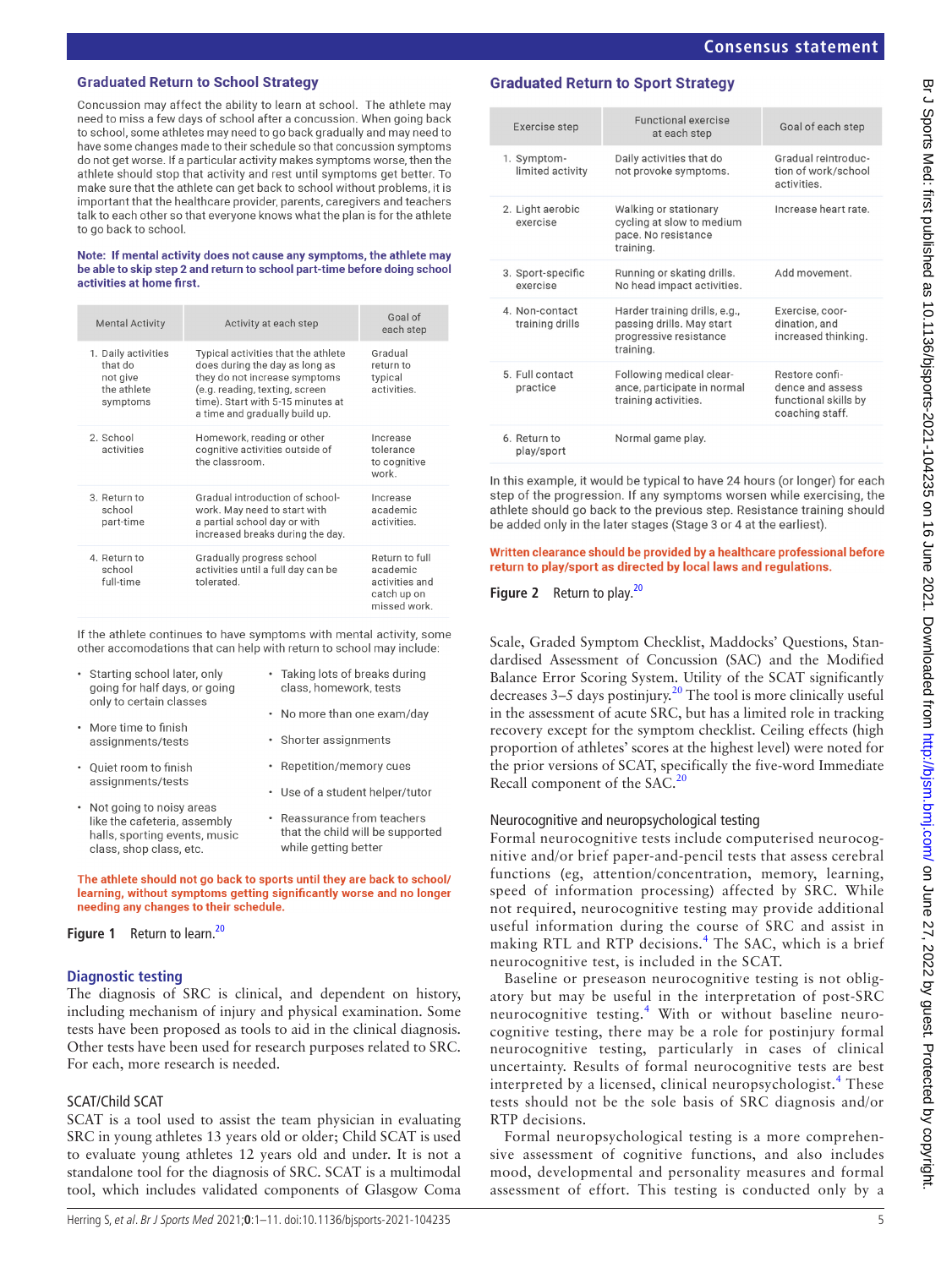#### **Consensus statement**

licensed, clinical neuropsychologist and is best used in individuals with PSaSRC or pre-existing comorbidities.

#### **Oculomotor**

Impairment in oculomotor function may occur in SRC. Several tests have been designed to assess these specialised ocular functions, including saccadic eye movements and smooth pursuits, vestibular ocular reflex and near-point of convergence (NPC). To date, the research suggests that NPC may be the most useful oculomotor test. $25$ 

#### Spotters /video review

Methods have been identified for trained personnel (spotters) using live video with replay and slow-motion capabilities to recognise observable signs of suspected  $SRC<sup>26</sup>$  $SRC<sup>26</sup>$  $SRC<sup>26</sup>$ Spotters watch video of events/plays multiple times, at different angles and communicate with on-field team physicians about potential SRC. The data from the spotter/video review process have been shown to be helpful in SRC assess-ment of elite adult male athletes.<sup>[26](#page-9-19)</sup>

#### Genetic testing

Genetic testing continues to be investigated as a method to identify risks for sustaining or experiencing prolonged recovery from SRC. However, there is no genetic test that is currently clinically useful for either purpose.

#### Neuroimaging

Neuroimaging has been shown to have little utility in the diagnosis of acute SRC but should be considered if there is concern for other head or neck injury (red flags).

Standard MRI can be considered in cases with persisting symptoms after SRC (PSaSRC). Advanced neuroimaging techniques (eg, MRI with diffusion tensor imaging, arterial spin labelling, quantitative susceptibility imaging remain research tools at this time.

#### Serum biomarkers

Several serum biomarkers are being investigated as objective measures of SRC. The most frequently studied include S100 Beta, ubiquitin carboxyl-terminal hydrolase Isoenzyme L1 (UCHL-1), Neuron Specific Enolase (NSE) and Glial Fibrillar Acidic Protein (GFAP). While there is some evidence that GFAP and UCHL-1 are helpful to identify an intracranial bleed, serum biomarkers are not currently indicated for identifying or managing  $SRC.<sup>27 28</sup>$  $SRC.<sup>27 28</sup>$  $SRC.<sup>27 28</sup>$ 

#### Electrophysiological tests

Electrophysiological tests (EEG, evoked potentials) evaluate electrical activity in the brain. While this is an area of active research, there is currently not enough research to recommend utility in the diagnosis and treatment of  $SRC<sup>29</sup>$  $SRC<sup>29</sup>$  $SRC<sup>29</sup>$ 

It is *essentia*l that the team physician understand:

- ► The diagnosis of SRC remains a clinical diagnosis. There are tools and tests that may aid in its assessment but are not to be used as standalone measures.
- ► The indications for neuroimaging in athletes. It is *desirable* the team physician understand:
- ► Formal neurocognitive testing is not required but can provide useful information for baseline and postinjury assessment, and aid in making RTL and RTP decisions.
- Indications for and limitations of neurocognitive and neuropsychological testing.
- ► The difference between neurocognitive and neuropsychological testing.
- Impairment in oculomotor function may occur in SRC.
- The data from the spotter/video review process have been shown to be helpful in elite adult male athletes.
- Serum biomarkers, genetic testing, advanced neuroimaging and electrophysiologic testing are research tools.
- The need to educate the athletic care network on the various testing paradigms that exist in the diagnosis of concussion.

#### **Neurological sequelae of brain injury**

There are some medical conditions that may be of concern to the team physician and may or may not be related to SRC. These include the following:

- ► Concussive convulsion
- Second-impact syndrome/diffuse cerebral oedema
- ► Recurrent SRC
- Chronic traumatic encephalopathy (CTE).

#### Concussive convulsion

- ► Brief tonic phase followed by myoclonic or clonic jerking of the extremities within 2 s of concussion event and lasting  $< 150$  s.<sup>[30](#page-9-22)</sup>
- Often referred to as 'impact seizure', but not epileptiform or true seizure.
- Associated with brief LOC.
- $\blacktriangleright$  Reported incidence about 1/70 concussions.<sup>[31 32](#page-9-23)</sup>
- Requires no specific management beyond on-field/sideline assessment.
- No neuroimaging or electroencephalography (EEG) is recommended.
- No anticonvulsant therapy is required.
- Not a significant risk factor for developing post-traumatic epilepsy.<sup>[30](#page-9-22)</sup>

#### Second-impact syndrome (SIS)/diffuse cerebral oedema

A rare syndrome which appears to be caused when an athlete suffers a second (milder) blow to the head while still symptomatic from a recent head injury, including SRC, which is typically in the same sporting event.

- ► Nearly all cases have been reported in male athletes age 13–23 years old. $33$
- ► More needs to be understood about its pathophysiology.
- Vascular engorgement leads to a massive increase in intracranial pressure and brain herniation resulting in severe brain damage or death.
- Its catastrophic outcome underscores the importance of and can limit the risk of SIS by:
	- Educating athletes about accurate and immediate symptom reporting.
	- Immediately removing athletes with suspected SRC from practice or competition until evaluated by a licensed healthcare provider.
	- Complete clinical recovery before RTP.

#### Recurrent concussion

Sustaining a diagnosed SRC is a risk factor for another diagnosed SRC. However, there is high variability and reasons are multifactorial[.34 35](#page-9-25)

- Complete clinical recovery from the first SRC diminishes the risk of recurrent SRC.
- Athletes with recurrent SRC may or may not have prolonged recovery with a subsequent SRC.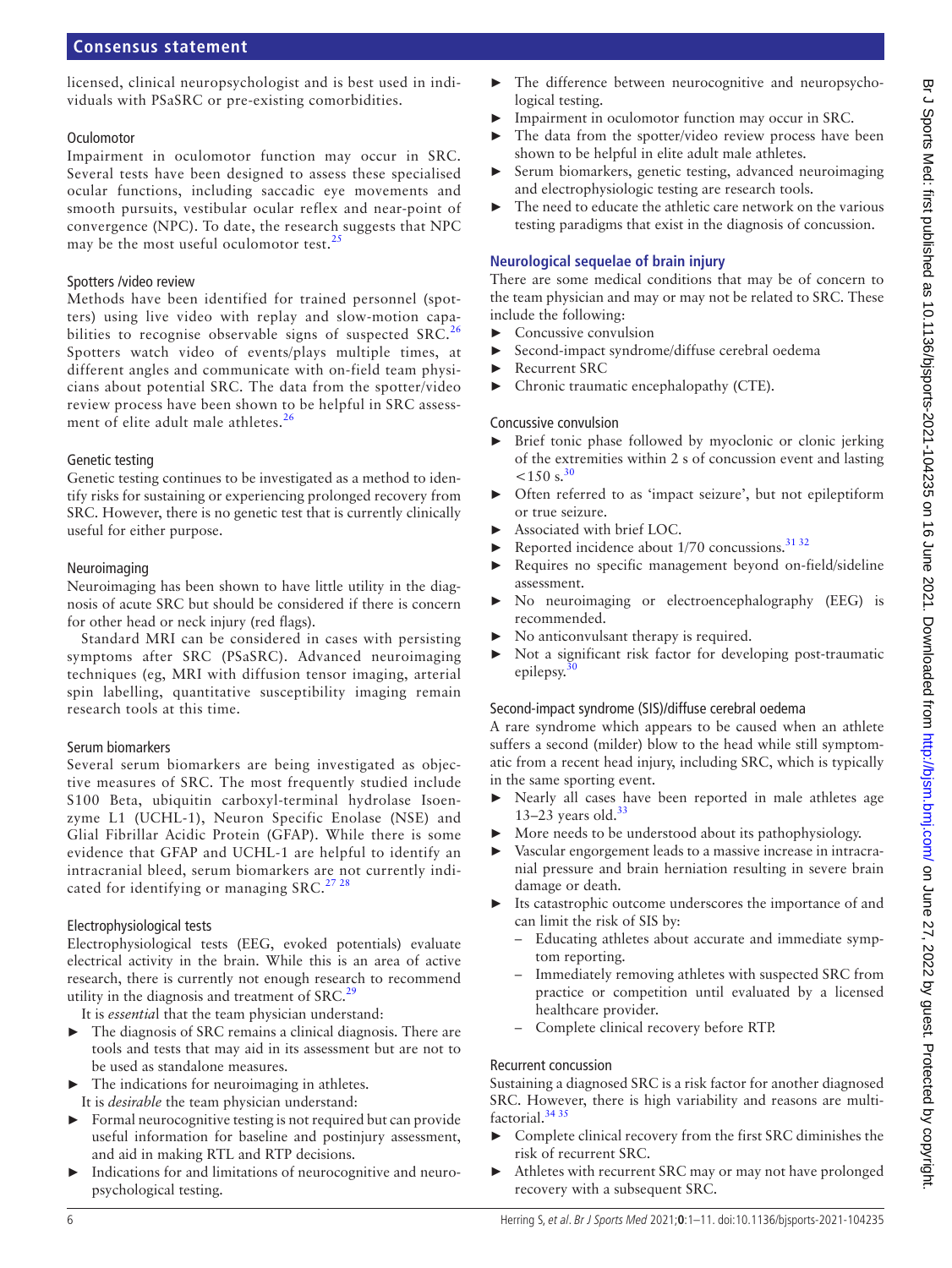► A history of SRC should be recognised during the preparticipation evaluation including number, recovery course and time between injuries.

# CTE

CTE is defined as a delayed onset, distinct, progressive neurodegenerative disease (tauopathy) reported to be caused by repeti-tive brain trauma.<sup>[36](#page-9-26)</sup>

The incidence, prevalence and pathophysiology of CTE is unknown. Although clinical diagnostic criteria have been proposed,<sup>[37 38](#page-9-27)</sup> CTE is diagnosed only via autopsy and is based on a preliminary and singular neuropathologic criterion[.36](#page-9-26) Initial signs and symptoms do not typically manifest until midlife<sup>[39](#page-9-28)</sup> or decades after exposure to trauma, $40$  and include a significant decline in cognition (recent memory, executive function), mood (depression, anger, irritability) or behaviour (impulsivity, aggressiveness, suicidal behaviour) with eventual progression to dementia.<sup>37</sup> 38

Current evidence does not indicate a higher risk of CTE in youth athletes who sustain multiple SRC.<sup>41</sup> 'High quality data show no association between repetitive head impact exposure in youth and long-term neurocognitive outcomes'.<sup>4</sup>

CTE pathology has been studied primarily in boxers and American football players and has been found in athletes from some other sports as well as in other medical conditions.<sup>43</sup>

CTE is an important topic that warrants further study, and prospective longitudinal population-based studies are needed.

- It is essential that the team physician:
- ► Mitigate neurological sequelae of brain injury.
- ► Understand there is not a higher risk of developing CTE in youth athletes who sustain a single or multiple SRC.
- ► Understand SIS is a rare but catastrophic outcome of SRC. It is desirable that the team physician:
- ► Understand sustaining a diagnosed SRC is a risk factor for diagnosis of another SRC.
- Understand concussive convulsions are not a risk factor for developing CTE.
- Counsel the athletic care network about conditions that may be related to SRC, and the potential significance of the longterm consequences.

# Persisting symptoms after SRC

The majority of athletes with SRC recover within the typical timeframe, currently defined as 2 weeks for adults and up to 4 weeks for children. *PSaSRC* is defined as symptoms that last longer than the typical timeframe.

The pathophysiology underlying PSaSRC is not entirely understood. It is thought PSaSRC is not caused by a single pathologic process, but rather an interaction of postinjury symptoms that are complicated by pre-existing, coexisting and/or resulting biopsychosocial factors.<sup>429 44</sup>

It is important to perform a thorough evaluation for other etiologies of the symptoms, such that these may be identified and treated appropriately.

Factors that may be associated with greater odds of developing PSaSRC include:

- ► High symptom load immediately after injury
- ► Prolonged strict cognitive and physical rest (more than a few days) after the concussion
- Unrecognised, untreated or inadequately treated initial SRC.
- Suffering another direct impact to the head or from transmitted (indirect) forces from the body to the head while still
- ► Personal or family history of migraine or mood disorder
- Premorbid diagnosis of learning difficulties
- Family and social stressors
- ► Increased baseline level of SRC symptoms (pre-SRC)

Of all these risk factors, pre-existing mood disorder and high symptom load immediately after injury have been shown to be the most consistent predictors of PSaSRC.<sup>2632</sup>

Athletes who are removed from activity immediately after the injury seem to be less likely to develop PSaSRC than those who continue to play immediately after the injury. $45\frac{46}{10}$ 

Risk for PSaSRC may be reduced by removing the athlete from play immediately after the injury, instituting relative physical and cognitive rest for the first 24–48 hours, and then gradu-ally resuming usual activities that do not exacerbate symptoms.<sup>[46](#page-9-34)</sup>

Early individualised subsymptom threshold aerobic exercise training may reduce the risk for developing PSaSRC.<sup>[47](#page-9-35)</sup>

# **Treatment of persisting symptoms after SRC**

With treatment(s), most athletes with PSaSRC will recover without any long-term sequelae. A small percentage may experience long-term symptoms or deficits.

Athletes with PSaSRC require symptom-targeted treatment which may involve a multidisciplinary team.<sup>29 44 48</sup> Treatments that have been shown to be effective in facilitating recovery of specific symptoms for athletes with PSaSRC include cervical spine rehabilitation, subsymptom threshold aerobic exercise training, vestibular and oculomotor therapy, cognitive behavioural therapy, academic adjustments and lifestyle adjustments involving sleep, nutrition and hydration.<sup>48–56</sup> Pharmacologic treatment is used rarely in SRC and selectively for PSaSRC.

#### **Fatigue**

Fatigue is a common PSaSRC. Etiologies can be multifactorial and require a comprehensive evaluation. Treatment should be targeted to the suspected primary cause (eg, SRC, poor sleep, depression, nutritional deficiency, infection).

# Mental health issues (anxiety/mood)

Mood changes are a common PSaSRC. Etiologies can be multifactorial and require comprehensive evaluation. Evaluation should include validated tests, examples of which include the Beck Depression Inventory II, Beck Anxiety Inventory, Patient Health Questionnaire 9, Generalised Anxiety Disorder 7 and Paediatric Symptom Checklist. A referral to a licensed mental health practitioner may be indicated.

# Headache/migraine

Headache is a common PSaSRC. Persistent headaches occur in 10%–30% of athletes after a SRC.<sup>4 57 58</sup> Athletes with persisting headaches or migraines should be evaluated for pre-existing or underlying disorders that may be causing or contributing to headache.

Treatment should be targeted towards the underlying mechanisms (eg, migraine disorder, unresolved vestibular or visual deficits, dehydration, injury or dysfunction in the upper cervical spine) and may require multidisciplinary care. Medicationoveruse headaches can be caused by long-term use of nonste-roidal anti-inflammatory medications.<sup>[59](#page-10-1)</sup>

# Sleep disturbance

Sleep disturbances may pre-exist, coexist with and/or result from SRC and may include insomnia, hypersomnolence or hyposomnia. Disordered sleep may have adverse effects on cognitive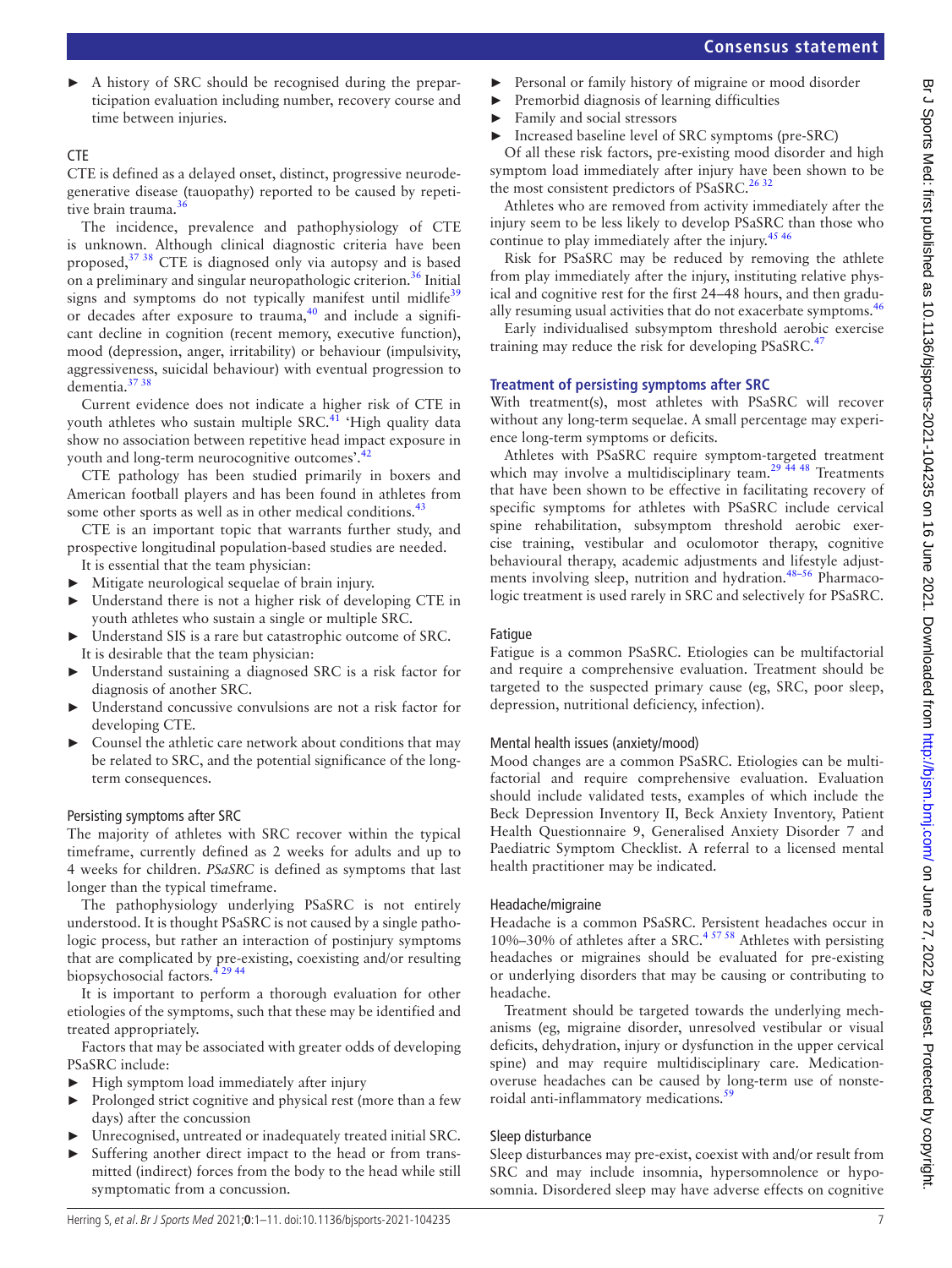### **Consensus statement**

function, mood and pain perception and delay recovery from SRC. Etiologies are multifactorial and warrant a thorough evaluation. Pharmacologic and non-pharmacologic treatment strategies (eg, medication, sleep hygiene including screen time management) should be considered. A sleep medicine specialist referral may be considered.

#### Vestibular/oculomotor

Persisting oculomotor symptoms may occur, and pre-exist, coexist with and/or result from SRC. Oculomotor symptoms are detected through history and physical examination including validated oculomotor tests. Mitigating risk factors include preexisting vestibular dysfunction (eg, motion sickness). Specialists including vestibular rehabilitation therapist, otolaryngologist and audiologist may be considered.

It is essential that the team physician understand:

- ► Most athletes with SRC recover within the typical timeframe. PSaSRC is defined as symptoms lasting beyond the typical recovery time.
- Immediate removal from play after a concussion may decrease the risk for PSaSRC.
- It is desirable that the team physician understand:
- ► Athletes with PSaSRC should have a thorough evaluation for other etiologies of their symptoms.
- Prolonged strict physical and cognitive rest are not recommended because it increases the risk for PSaSRC.
- Treatment for athletes with PSaSRC is symptom-targeted and may require a multidisciplinary team.
- ► Pharmacologic treatment is used rarely in SRC and selectively for PSaSRC.
- ► The most common risk factors associated with developing PSaSRC include a pre-existing mood disorder and high symptom load immediately after injury.
- The various symptom-targeted treatments shown to be effective for PSaSRC.
- Early individualised subsymptom threshold exercise training may reduce the risk for developing PSaSRC.

#### **Prevention**

Primary prevention of SRC is not completely possible.

- ► Helmets do not prevent all SRC, although they decrease the incidence of skull fracture and moderate-to-severe traumatic brain injuries; in professional American football players, it has been reported that certain helmet models are associated with a lower rate of SRC.<sup>60</sup>
- There is currently no evidence to support the use of headgear or helmets in sports to prevent all SRC.<sup>61-66</sup>
- Headgear in soccer, rugby, wrestling, boxing may decrease the risk of lacerations and soft tissue trauma. $61-66$
- Improper use of the head in sport-specific skills, and improper fit of a helmet or required protective equipment may increase the risk of SRC.
- Mouth guards may decrease the risk of dental or oral injury; more research is needed to validate their use in limiting risk of SRC.

There are strategies that may be helpful in primary prevention of SRC, including:

- Limiting contact drills in practice.
- Teaching sport-specific technique (eg, blocking, tackling checking).
- Fitting of equipment, with more research needed to validate their role in limiting risk of SRC.

<span id="page-7-0"></span>

| <b>SRC</b>     | <b>Table 3</b> Risk factors that may prolonger complicate recovery from |
|----------------|-------------------------------------------------------------------------|
| <b>Factors</b> | Sentence                                                                |
|                |                                                                         |

| <b>Concussion History</b>  | Total number, proximity, severity (duration)                                                                                                                |
|----------------------------|-------------------------------------------------------------------------------------------------------------------------------------------------------------|
| Symptoms                   | Total number, severity (intensity and especially duration)                                                                                                  |
| <b>Signs</b>               | Prolonged LOC (>1 min)                                                                                                                                      |
| Susceptibility             | Concussions occurring with lower impact magnitude and/or<br>requiring longer recovery                                                                       |
| Age                        | Youth and adolescent athletes may recover more slowly                                                                                                       |
| Pre-existing<br>conditions | Migraine, attention deficit hyperactivity disorder (ADHD),<br>learning disabilities (LD), depression, anxiety/panic attacks,<br>motion sickness/sensitivity |

LOC, loss of consciousness; SRC, sport-related concussion.

- Enforcement of rules that prohibit hits to the head and other potentially unsafe conduct (eg, spearing, leading with the head).
- Rule changes (eg, checking in youth ice hockey, kickoff return, blindside blocks, targeting and limited pyramid height in cheerleading).
- 'Fair Play' (rewarding proper behaviour and penalising improper behaviour in ice hockey played in youth). $\frac{6}{7}$
- More research is needed to recommend cervical spine strengthening and neuromuscular training as primary prevention strategies.

Prevention of disability associated with SRC is an important goal. Strategies include the following:

- Immediate recognition and removal from practice and play.
- Avoid prolonged strict cognitive and physical rest.
- ► Complete clinical recovery after SRC before RTP.
- ► In PSaSRC situations, a multidisciplinary team should be considered for evaluation and management, particularly in athletes who are significantly disabled.
- Education for the athlete and other members of the athletic care network about the signs and symptoms of SRC and the importance of immediate recognition and reporting. It is essential the team physician understand:
- SRCs are not completely preventable.
- In PSaSRC situations, a multidisciplinary team should be considered for evaluation and management, particularly in athletes who are significantly disabled.

It is desirable the team physician:

- Understand strategies and interventions that may minimise risk of SRC and PSaSRC.
- Educate the athletic care network regarding prevention strategies.[\(table](#page-7-0) 3)

#### **Legislation and governance issues**

All 50 states in the USA and the District of Columbia have passed youth SRC laws, and recurrent SRC rates have been declining.<sup>[68](#page-10-5)</sup>

These laws have been further modified in many states to include topics such as RTL, practice modifications and expansion of coverage to more groups of healthcare providers and athletes. Similar legislation has been enacted in Ontario, Canada.<sup>[69](#page-10-6)</sup>

In addition to state laws, local, national and international<sup>[70](#page-10-7)</sup> governing bodies have continued to adopt rule changes and develop guidelines. The team physician is affected by legislation and governance issues both administratively and clinically. As research continues, opportunities exist to further refine these laws and guidelines to optimise efficacy.

It is essential that the team physician understand: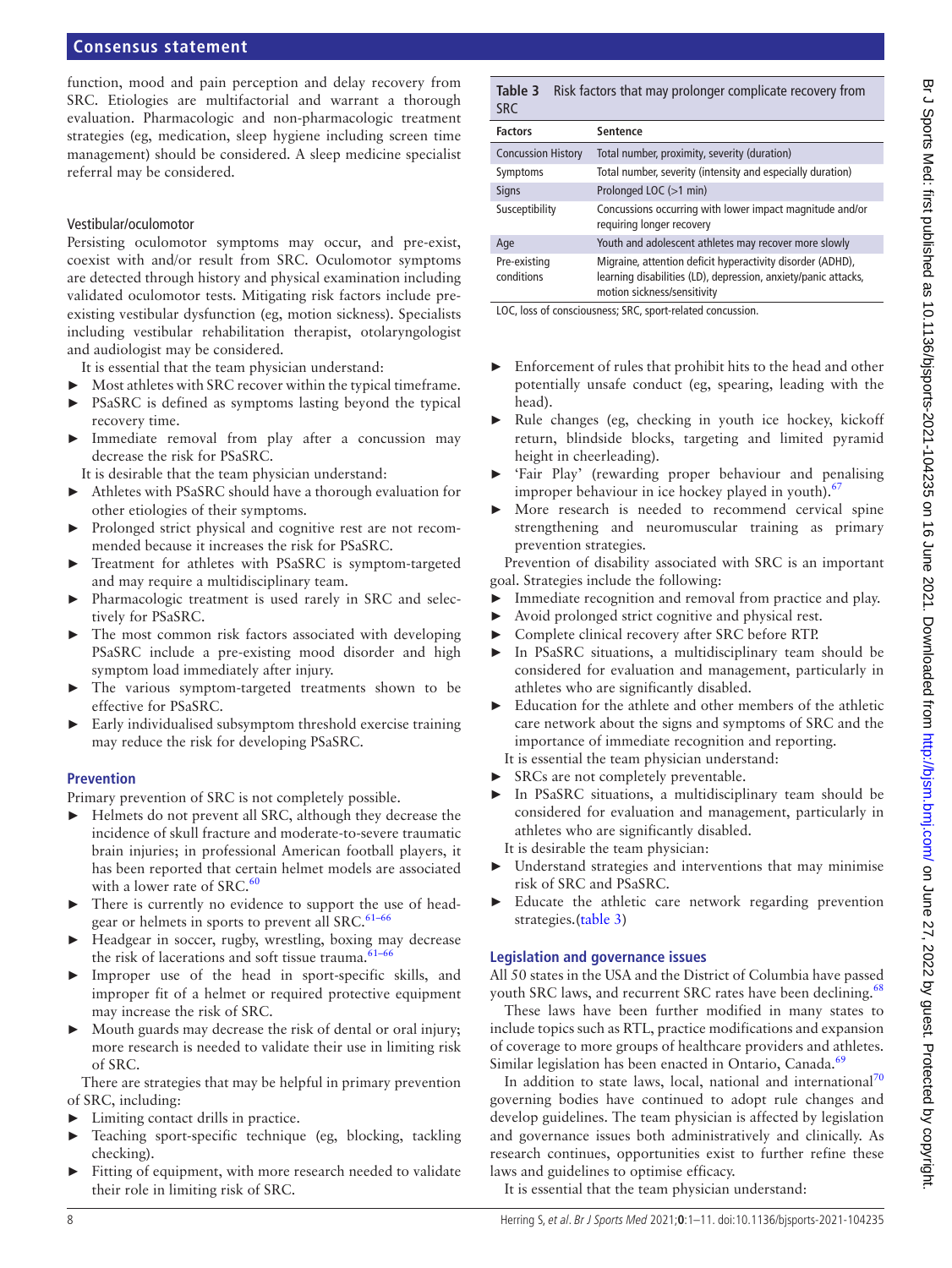- ► The laws of the country and/or state in which they are practicing regarding SRC.
- ► Rules and regulations from governing bodies regarding SRC. It is desirable the team physician:
- Participate with state athletic associations in advocacy (eg, interscholastic associations)
- Participate in the education of the athlete, parents/guardians, coaches, caregivers and others.

# **Retirement and disqualification**

Retirement decisions from contact or collision sports should typically be a shared decision involving the athlete, parents, guardians, healthcare providers and others based on multiple factors, including the risks and benefits of continuing participation in the sport. $42$ 

There is no clear evidence regarding a specific number of SRC in youth sports that mandates retirement/disqualification.

There is limited evidence regarding whether the discontinuation or continuation of participation in a youth sport is associated with long-term brain health and well-being. There are relative contraindications to continuing to play a contact or collision sport. These include trauma-related structural brain abnormalities identified on neuroimaging, persistent neurological abnormalities on physical examination, PSaSRC, SRC symptoms occurring with lesser impacts, permanent deficit on neuropsychological testing, psychological readiness to RTP and/ or retire and prior history of intracranial haemorrhage, arachnoid cyst, Chiari malformation.

More research is needed to better determine evidence-based criteria for retirement/disqualification of youth athletes after SRC and/or repeated head trauma.

It is essential that the team physician understand:

- There is not a specific number of SRC that automatically lead to retirement/disqualification.
- ► Retiring from youth sports after SRC is often best addressed via a shared decision-making model.

It is desirable that the team physician:

- ► Understand the relative contraindications to continuing participation in contact or collision sports after SRC.
- Be involved in making retirement/disqualification decisions.
- Participate in the education of the athlete, parents/guardians, coaches, healthcare providers and others

# **Limitations**

The Team Physician Consensus Statement published series is not intended as a standard of care, and should not be interpreted as such. This document is only a guide, and as such, is of a general nature, consistent with the reasonable, objective practice of the healthcare professional. The focus populations for the statement are those individuals that a team physician would care for, typically the child to college or Olympic level aged athlete. Physician representatives from North America comprised the writing group. Given the broad nature of topics, only select topics are included. In addition, formal systematic review of the literature and level of evidence statements or strength of recommendation taxonomy are not included.

The opinions and assertions expressed herein are those of the author(s) and do not necessarily reflect the official policy or position of the Uniformed Services University or the Department of Defence or any of the individual institutions or leagues that authors are affiliated with.

# **Executive committee**

Stanley A Herring, MD., Chair, Seattle, Washington. W Ben Kibler, MD., Lexington, Kentucky. Margot Putukian, MD., Princeton, New Jersey

### **Consultant**

Gary Solomon, PhD, Colchester, VT

### **Expert panel**

Lori A Boyajian-O'Neill, DO Overland Park, KS. Katherine L Dec, MD., Richmond, VA. R Robert Franks, DO, Marlton, NJ Peter A Indelicato, MD, Gainesville, FL. Cynthia R LaBella, MD, Chicago, IL John Leddy, MD, Buffalo, NY Jason Matuszak, MD, Buffalo, NY E Barry McDonough, MD, Morgantown, WV Francis G. O'Connor, MD, Bethesda, MD. Karen M Sutton, MD, New York, NY

#### **Author affiliations**

<sup>1</sup>Departments of Rehabilitation Medicine, Orthopaedics and Sports Medicine and Neurological Surgery, University of Washington, Seattle, Washington, USA <sup>2</sup>Shoulder Center of KY, Lexington Clinic, Lexington, Kentucky, USA <sup>3</sup>Princeton, Princeton, New Jersey, USA 4 Colchester, Vermont, USA 5 Overland Park Surgical Specialists & Sports Medicine, Overland Park, Kansas, USA <sup>6</sup>Department of Physical Medicine and Rehabilitation, and Orthopaedic Surgery, Virginia Commonwealth University, Richmond, Virginia, USA 7 Rothman Orthopaedic Institute, Philadelphia, Pennsylvania, USA 8 University of Florida, Gainesville, Florida, USA 9 Pediatrics, Northwestern University, Evanston, Illinois, USA <sup>10</sup>Pediatric Orthopedics and Sports Medicine, Ann and Robert H Lurie Children's Hospital of Chicago, Chicago, Illinois, USA 11UBMD Orthopaedics and Sports Medicine, SUNY Buffalo, Buffalo, New York, USA 12Buffalo, New York, USA 13West VirginiaUniversity, Morgantown, West Virginia, USA <sup>14</sup>Military and Emergency Medicine, Uniformed Services University of the Health Sciences, Bethesda, Maryland, USA 15Orthopaedic Surgery, HSS, New York, New York, USA **Twitter** Margot Putukian [@Mputukian](https://twitter.com/Mputukian) and Karen Michelle Sutton [@karensuttonmd](https://twitter.com/karensuttonmd)

**Acknowledgements** The authors would like to thank Jane Senior, Christa Dickey

and Lynette Craft PhD for their contributions to this paper.

**Contributors** All authors contributed to the planning, conduct and reporting of the work described in the article.The opinions and assertions expressed herein are those of the author(s) and do not necessarily reflect the official policy or position of the Uniformed Services University or the Department of Defense or those of the individual author institutions.

**Funding** The authors have not declared a specific grant for this research from any funding agency in the public, commercial or not-for-profit sectors.

**Competing interests** SH, MP, JJL and GS are members of the Concussion in Sport Group Expert Panel. SH and MP serve on the Center for Disease Control and Prevention and National Center for Injury Prevention and Control Board Pediatric Mild Traumatic Brain Injury Guideline Workgroup. SH serves on the NCAA Concussion Safety Advisory Group, is cofounder and Senior Medical Advisor for the Sports Institute at UW Medicine, and owns stock or stock options with Vicis. MP is a senior advisor to the NFL Head, Neck and Spine Committee, serves as the Chief Medical Officer for Major League Soccer, has received royalties from Up-To-Date and serves on the medical advisory board for US Soccer. GSS is Senior Medical Advisor for the NFL. KD has received grant funding from Children's Hospital Foundation, and royalties from Up-To-Date. CRL has received grant funding from NOCSAE and received royalties from the AAP, and serves on medical advisory boards for Pop Warner Football, Illinois HS Association and US Soccer. JJL has received grant funding from the AMSSM, DoD and NIH, consulting fees from Neurolign and Stage 2 Contracting Engineering, participates on a Data Safety Monitoring Board or Advisory Board (Neuronasal) and has stock or stock options in Highmark Innovations. KMS is a consultant for Johnson & Johnson.

**Patient consent for publication** Not required.

**Provenance and peer review** Not commissioned; externally peer reviewed.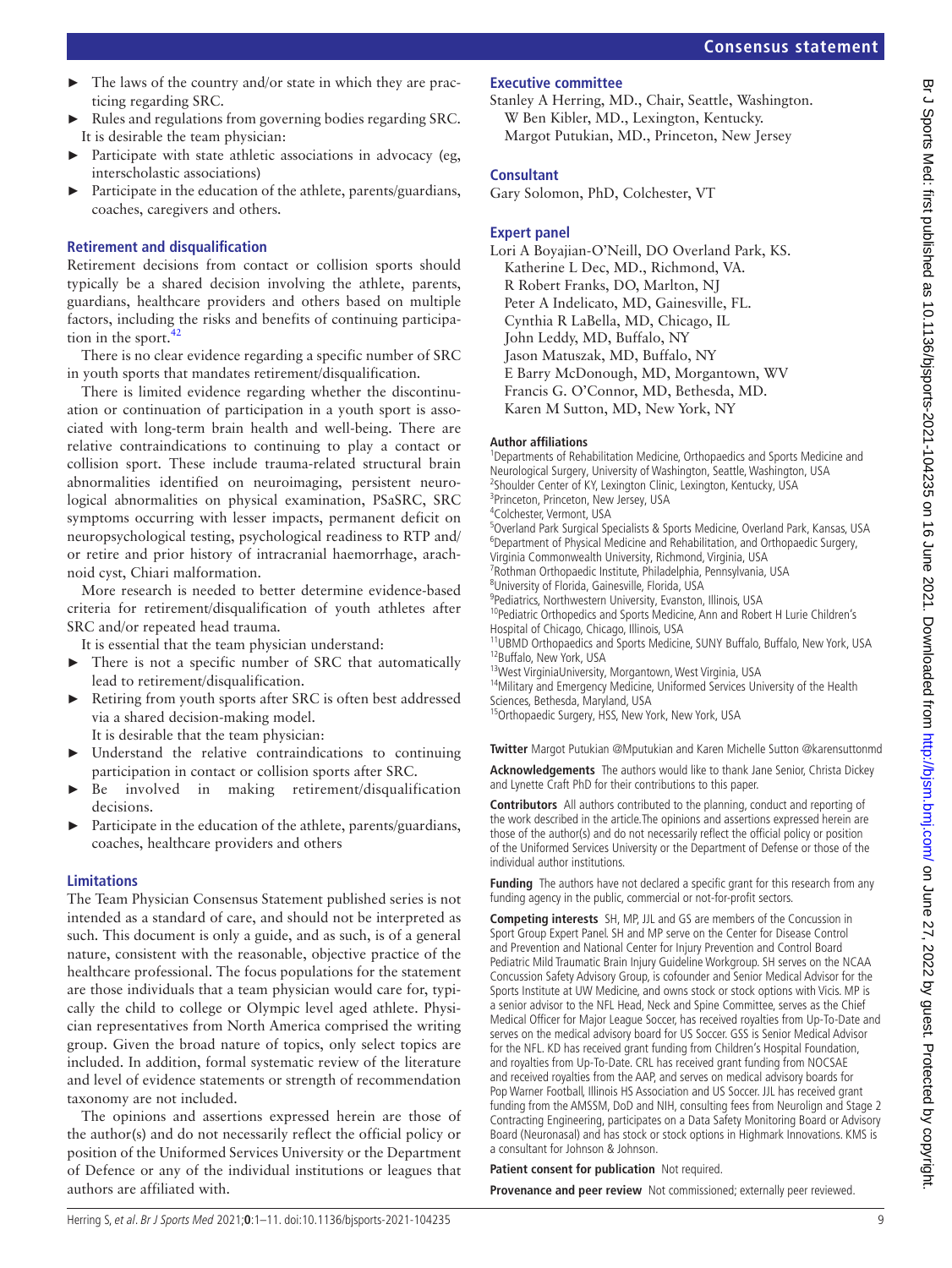### **Consensus statement**

**Open access** This is an open access article distributed in accordance with the Creative Commons Attribution 4.0 Unported (CC BY 4.0) license, which permits others to copy, redistribute, remix, transform and build upon this work for any purpose, provided the original work is properly cited, a link to the licence is given, and indication of whether changes were made. See: [https://creativecommons.org/](https://creativecommons.org/licenses/by/4.0/) [licenses/by/4.0/.](https://creativecommons.org/licenses/by/4.0/)

#### **ORCID iDs**

Margot Putukian <http://orcid.org/0000-0002-1478-8068> Cynthia R LaBella <http://orcid.org/0000-0001-5982-8740> John J Leddy <http://orcid.org/0000-0002-0370-1289>

#### **REFERENCES**

- <span id="page-9-0"></span>1 Herring S, Bergfeld J, Indelicato P. Mild traumatic brain injury) and the team physician: a consensus statement. Med Sci Sports Exer 2005;37:2012–6.
- <span id="page-9-1"></span>2 Herring SA, Cantu RC, Guskiewicz KM, et al. Concussion (mild traumatic brain injury) and the team physician: a consensus statement--2011 update. [Med Sci Sports Exerc](http://dx.doi.org/10.1249/MSS.0b013e3182342e64) 2011;43:2412–22.
- <span id="page-9-2"></span>3 Herring SA, Kibler WB, Putukian M. Team physician consensus statement: 2013 update. [Med Sci Sports Exerc](http://dx.doi.org/10.1249/MSS.0b013e31829ba437) 2013;45:1618–22.
- <span id="page-9-3"></span>4 McCrory P, Meeuwisse W, Dvořák J, et al. Consensus statement on concussion in sport-the 5<sup>th</sup> international conference on concussion in sport held in Berlin, October 2016. [Br J Sports Med](http://dx.doi.org/10.1136/bjsports-2017-097699) 2017;51:838–47.
- <span id="page-9-4"></span>5 Rowson S, Duma SM, Beckwith JG, et al. Rotational head kinematics in football impacts: an injury risk function for concussion. [Ann Biomed Eng](http://dx.doi.org/10.1007/s10439-011-0392-4) 2012;40:1-13.
- 6 Rowson S, Duma SM. Brain injury prediction: assessing the combined probability of concussion using linear and rotational head acceleration. [Ann Biomed Eng](http://dx.doi.org/10.1007/s10439-012-0731-0) 2013;41:873–82.
- <span id="page-9-5"></span>7 Broglio SP, Eckner JT, Surma T, et al. Post-concussion cognitive declines and symptomatology are not related to concussion biomechanics in high school football players. [J Neurotrauma](http://dx.doi.org/10.1089/neu.2011.1905) 2011;28:2061–8.
- <span id="page-9-6"></span>8 Di Battista AP, Churchill N, Rhind SG, et al. Evidence of a distinct peripheral inflammatory profile in sport-related concussion. *[J Neuroinflammation](http://dx.doi.org/10.1186/s12974-019-1402-y)* 2019;16:17.
- 9 Signoretti S, Lazzarino G, Tavazzi B, et al. The pathophysiology of concussion. [Pm R](http://dx.doi.org/10.1016/j.pmrj.2011.07.018) 2011;3:S359–68. doi:10.1016/j.pmrj.2011.07.018
- <span id="page-9-7"></span>10 Asken BM, Bauer RM, DeKosky ST, et al. Concussion basics II: baseline serum biomarkers, head impact exposure, and clinical measures. [Neurology](http://dx.doi.org/10.1212/WNL.0000000000006616) 2018;91:e2123–32. doi:10.1212/WNL.0000000000006616
- 11 Lewis LM, Schloemann DT, Papa L, et al. Utility of serum biomarkers in the diagnosis and stratification of mild traumatic brain injury. [Acad Emerg Med](http://dx.doi.org/10.1111/acem.13174) 2017;24:710-20. doi:10.1111/acem.13174
- <span id="page-9-8"></span>12 Bryan MA, Rowhani-Rahbar A, Comstock RD, et al. Sports- and recreation-related concussions in US youth. [Pediatrics](http://dx.doi.org/10.1542/peds.2015-4635) 2016;138:e20154635. doi:10.1542/peds.2015-4635
- <span id="page-9-9"></span>13 Theadom A, Mahon S, Hume P, et al. Incidence of sports-related traumatic brain injury of all severities: a systematic review. [Neuroepidemiology](http://dx.doi.org/10.1159/000505424) 2020;54:192-9. doi:10.1159/000505424
- <span id="page-9-10"></span>14 Kerr ZY, Roos KG, Djoko A, et al. Epidemiologic measures for quantifying the incidence of concussion in national collegiate athletic association sports. [J Athl Train](http://dx.doi.org/10.4085/1062-6050-51.6.05) 2017;52:167–74. doi:10.4085/1062-6050-51.6.05
- <span id="page-9-11"></span>15 Tsushima WT, Siu AM, Ahn HJ, et al. Incidence and risk of concussions in youth athletes: comparisons of age, sex, concussion history, sport, and football position. [Arch Clin Neuropsychol](http://dx.doi.org/10.1093/arclin/acy019) 2019;34:60–9. doi:10.1093/arclin/acy019
- <span id="page-9-12"></span>16 Brett BL, Kuhn AW, Yengo-Kahn AM, et al. Risk factors associated with sustaining a sport-related concussion: an initial synthesis study of 12,320 student-athletes. Arch [Clin Neuropsychol](http://dx.doi.org/10.1093/arclin/acy006) 2018;33:984–92. doi:10.1093/arclin/acy006
- 17 Iverson GL, Wojtowicz M, Brooks BL, et al. High school athletes with ADHD and learning difficulties have a greater lifetime concussion history. [J Atten Disord](http://dx.doi.org/10.1177/1087054716657410) 2020;24:1087054716657410:1095–101. doi:10.1177/1087054716657410
- 18 Iverson GL, Gardner AJ, Terry DP, et al. Predictors of clinical recovery from concussion: a systematic review. [Br J Sports Med](http://dx.doi.org/10.1136/bjsports-2017-097729) 2017;51:941–8. doi:10.1136/ bjsports-2017-097729
- 19 Patricios J, Fuller GW, Ellenbogen R, et al. What are the critical elements of sideline screening that can be used to establish the diagnosis of concussion? A systematic review. [Br J Sports Med](http://dx.doi.org/10.1136/bjsports-2016-097441) 2017;51:888–95. doi:10.1136/bjsports-2016-097441
- <span id="page-9-13"></span>20 Echemendia RJ, Meeuwisse W, McCrory P. The sports concussion assessment tool 5th edition (SCAT5): background and rationale. Br J Sports Med 2017;51:851-8.
- <span id="page-9-14"></span>21 Herring SA, Kibler WB, Putukian M. Sideline preparedness for the team physician: a consensus statement-2012 update. [Med Sci Sports Exerc](http://dx.doi.org/10.1249/MSS.0b013e318275044f) 2012;44:2442–5. doi:10.1249/MSS.0b013e318275044f
- <span id="page-9-15"></span>22 Thomas DG, Apps JN, Hoffmann RG, et al. Benefits of strict rest after acute concussion: a randomized controlled trial. [Pediatrics](http://dx.doi.org/10.1542/peds.2014-0966) 2015;135:213–23. doi:10.1542/ peds.2014-0966
- <span id="page-9-16"></span>23 Herring SA, Kibler WB, Putukian M. The team physician and the return-to-play decision: a consensus statement-2012 update. [Med Sci Sports Exerc](http://dx.doi.org/10.1249/MSS.0b013e3182750534) 2012;44:2446–8. doi:10.1249/MSS.0b013e3182750534
- <span id="page-9-17"></span>24 Herring SA, Kibler WB, Putukian M. Psychological issues related to illness and injury in athletes and the team physician: a consensus Statement-2016 update. Curr Sports [Med Rep](http://dx.doi.org/10.1249/JSR.0000000000000359) 2017;16:189–201. doi:10.1249/JSR.0000000000000359
- <span id="page-9-18"></span>25 Pearce KL, Sufrinko A, Lau BC, et al. Near point of convergence after a sport-related concussion: measurement reliability and relationship to neurocognitive impairment and symptoms. [Am J Sports Med](http://dx.doi.org/10.1177/0363546515606430) 2015:43:3055-61. doi:10.1177/0363546515606430
- <span id="page-9-19"></span>26 Davis GA, Makdissi M, Bloomfield P, et al. International study of video review of concussion in professional sports. [Br J Sports Med](http://dx.doi.org/10.1136/bjsports-2018-099727) 2019;53:1299-304. doi:10.1136/ bjsports-2018-099727
- <span id="page-9-20"></span>27 McCrea M, Meier T, Huber D, et al. Role of advanced neuroimaging, fluid biomarkers and genetic testing in the assessment of sport-related concussion: a systematic review. [Br J Sports Med](http://dx.doi.org/10.1136/bjsports-2016-097447) 2017;51:919–29. doi:10.1136/ bjsports-2016-097447
- 28 O'Connell B, Kelly Áine M, Mockler D, et al. Use of blood biomarkers in the assessment of sports-related Concussion-A systematic review in the context of their biological significance. [Clin J Sport Med](http://dx.doi.org/10.1097/JSM.0000000000000478) 2018;28:561-71. doi:10.1097/ JSM.0000000000000478
- <span id="page-9-21"></span>29 Harmon KG, Clugston JR, Dec K, et al. American medical Society for sports medicine position statement on concussion in sport. [Br J Sports Med](http://dx.doi.org/10.1136/bjsports-2018-100338) 2019;53:213-25. doi:10.1136/bjsports-2018-100338
- <span id="page-9-22"></span>30 Wennberg R, Hiploylee C, Tai P, et al. Is concussion a risk factor for epilepsy? Can J [Neurol Sci](http://dx.doi.org/10.1017/cjn.2017.300) 2018;45:275–82. doi:10.1017/cjn.2017.300
- <span id="page-9-23"></span>31 McCrory PR, Bladin PF, Berkovic SF. Retrospective study of concussive convulsions in elite Australian rules and rugby League footballers: phenomenology, aetiology, and outcome. [BMJ](http://dx.doi.org/10.1136/bmj.314.7075.171) 1997;314:171–4. doi:10.1136/bmj.314.7075.171
- 32 McCrory PR, Berkovic SF. Concussive convulsions. incidence in sport and treatment recommendations. [Sports Med](http://dx.doi.org/10.2165/00007256-199825020-00005) 1998;25:131–6. doi:10.2165/00007256-199825020- 00005
- <span id="page-9-24"></span>33 McLendon LA, Kralik SF, Grayson PA, et al. The controversial second impact syndrome: a review of the literature. [Pediatr Neurol](http://dx.doi.org/10.1016/j.pediatrneurol.2016.03.009) 2016;62:9-17. doi:10.1016/j. pediatrneurol.2016.03.009
- <span id="page-9-25"></span>34 Guskiewicz KM, McCrea M, Marshall SW, et al. Cumulative effects associated with recurrent concussion in collegiate football players: the NCAA concussion study. [JAMA](http://dx.doi.org/10.1001/jama.290.19.2549) 2003;290:2549–55. doi:10.1001/jama.290.19.2549
- 35 Castile L, Collins CL, McIlvain NM, et al. The epidemiology of new versus recurrent sports concussions among high school athletes, 2005-2010. [Br J Sports Med](http://dx.doi.org/10.1136/bjsports-2011-090115) 2012;46:603–10. doi:10.1136/bjsports-2011-090115
- <span id="page-9-26"></span>36 McKee AC, Cairns NJ, Dickson DW, et al. The first NINDS/NIBIB consensus meeting to define neuropathological criteria for the diagnosis of chronic traumatic encephalopathy. [Acta Neuropathol](http://dx.doi.org/10.1007/s00401-015-1515-z) 2016;131:75–86. doi:10.1007/s00401-015- 1515-z
- <span id="page-9-27"></span>37 Stern RA, Daneshvar DH, Baugh CM, et al. Clinical presentation of chronic traumatic encephalopathy. [Neurology](http://dx.doi.org/10.1212/WNL.0b013e3182a55f7f) 2013;81:1122–9. doi:10.1212/WNL.0b013e3182a55f7f
- 38 Reams N, Eckner JT, Almeida AA, et al. A clinical approach to the diagnosis of traumatic encephalopathy syndrome: a review. [JAMA Neurol](http://dx.doi.org/10.1001/jamaneurol.2015.5015) 2016;73:743–9. doi:10.1001/jamaneurol.2015.5015
- <span id="page-9-28"></span>39 Gavett BE, Stern RA, McKee AC. Chronic traumatic encephalopathy: a potential late effect of sport-related concussive and subconcussive head trauma. [Clin Sports Med](http://dx.doi.org/10.1016/j.csm.2010.09.007) 2011;30:179–88. doi:10.1016/j.csm.2010.09.007
- <span id="page-9-29"></span>40 McKee AC, Cantu RC, Nowinski CJ, et al. Chronic traumatic encephalopathy in athletes: progressive tauopathy after repetitive head injury. [J Neuropathol Exp Neurol](http://dx.doi.org/10.1097/NEN.0b013e3181a9d503) 2009;68:709–35. doi:10.1097/NEN.0b013e3181a9d503
- <span id="page-9-30"></span>41 McAllister T, McCrea M. Long-Term cognitive and neuropsychiatric consequences of repetitive concussion and head-impact exposure. *[J Athl Train](http://dx.doi.org/10.4085/1062-6050-52.1.14)* 2017;52:309-17. doi:10.4085/1062-6050-52.1.14
- <span id="page-9-31"></span>42 Rivara FP, Tennyson R, Mills B, et al. Consensus statement on sports-related concussions in youth sports using a modified Delphi approach. [JAMA Pediatr](http://dx.doi.org/10.1001/jamapediatrics.2019.4006) 2020;174:79–85. doi:10.1001/jamapediatrics.2019.4006
- <span id="page-9-32"></span>43 Iverson GL, Gardner AJ, Shultz SR, et al. Chronic traumatic encephalopathy neuropathology might not be inexorably progressive or unique to repetitive neurotrauma. [Brain](http://dx.doi.org/10.1093/brain/awz286) 2019;142:3672–93. doi:10.1093/brain/awz286
- 44 Halstead ME, Walter KD, Moffatt K. Council on sports medicine and fitness. sportrelated concussion in children and adolescents. Pediatrics 2018;142.
- <span id="page-9-33"></span>45 Elbin RJ, Sufrinko A, Schatz P, et al. Removal from play after concussion and recovery time. [Pediatrics](http://dx.doi.org/10.1542/peds.2016-0910) 2016;138:e20160910. doi:10.1542/peds.2016-0910
- <span id="page-9-34"></span>46 Taubman B, Rosen F, McHugh J, et al. The timing of cognitive and physical rest and recovery in concussion. [J Child Neurol](http://dx.doi.org/10.1177/0883073816664835) 2016;31:1555-60. doi:10.1177/0883073816664835
- <span id="page-9-35"></span>47 Leddy J, Baker JG, Haider MN, et al. A physiological approach to prolonged recovery from sport-related concussion. [J Athl Train](http://dx.doi.org/10.4085/1062-6050-51.11.08) 2017;52:299-308. doi:10.4085/1062-6050-51.11.08
- <span id="page-9-36"></span>48 McCarty CA, Zatzick D, Stein E, et al. Collaborative care for adolescents with persistent postconcussive symptoms: a randomized trial. [Pediatrics](http://dx.doi.org/10.1542/peds.2016-0459) 2016;138:e20160459. doi:10.1542/peds.2016-0459
- 49 Schneider KJ, Meeuwisse WH, Nettel-Aguirre A, et al. Cervicovestibular rehabilitation in sport-related concussion: a randomised controlled trial. [Br J Sports Med](http://dx.doi.org/10.1136/bjsports-2013-093267) 2014;48:1294–8. doi:10.1136/bjsports-2013-093267